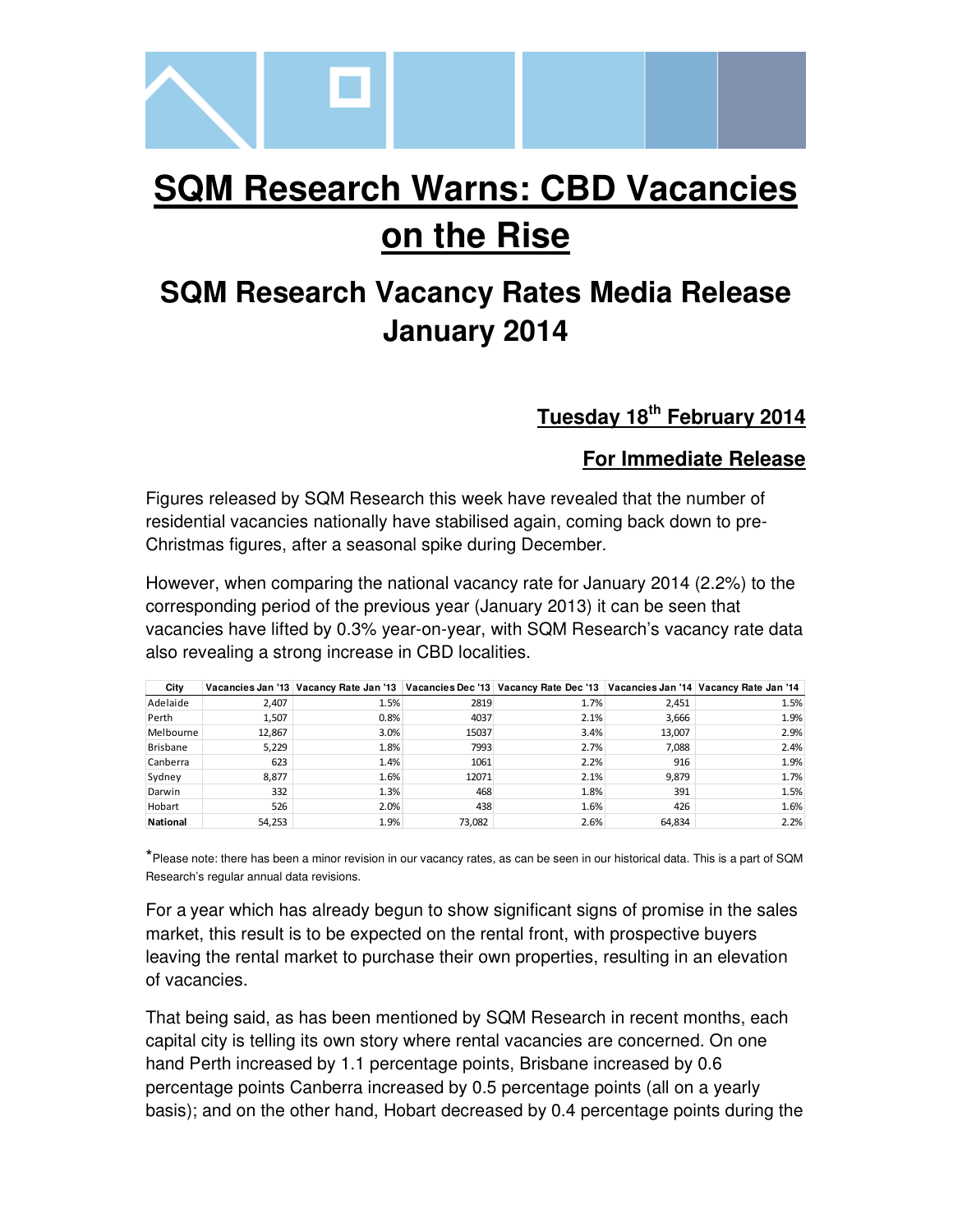

same period and other capital cities such as Melbourne, Sydney, Darwin and Adelaide remained within close range of their 2013 figure.

#### **Asking Rents Index**

SQM Research's Asking Rents Index revealed that asking prices for rental properties recorded a mixed story when compared to this time last year, with the capital city average recording a -0.7% decrease in asking rents for houses and a 1.7% increase in asking rents for units.

Sydney was the outperformer of the capital cities over the year with a 2.1% increase in asking rents for houses and a 3.9% increase in asking rents for units. Canberra however, recorded the steepest declines with an -10.3% decrease in asking rents for houses and a -6.5% decrease in asking rents for units.

To see each capital city break down, click here -

#### **http://sqmresearch.com.au/graph\_median\_rent\_weeks.php?avg=1&t=1**

Managing Director of SQM Research, Louis Christopher says, "On a month to month basis, vacancy rates can be quite volatile and are often moved around by seasonal patterns. That is why consideration of the annual change is critical in the overall market assessment. And on that note vacancy rates continue their slow rise. Nevertheless the rise is enough to now see a flattening of weekly rents for many locations as illustrated in our Asking Rents series.

I would also like to make a note of warning for the CBD locations of Brisbane, Perth and Melbourne where for each CBD, vacancy rates are rising at a very rapid rate. Those who are considering investing in the CBD's of these three cities should be strongly aware of this fact."

SQM's calculations of vacancies are based on online rental listings that have been advertised for three weeks or more compared to the total number of established rental properties. SQM considers this to be a superior methodology compared to using a potentially incomplete sample of agency surveys or merely relying on raw online listings advertised.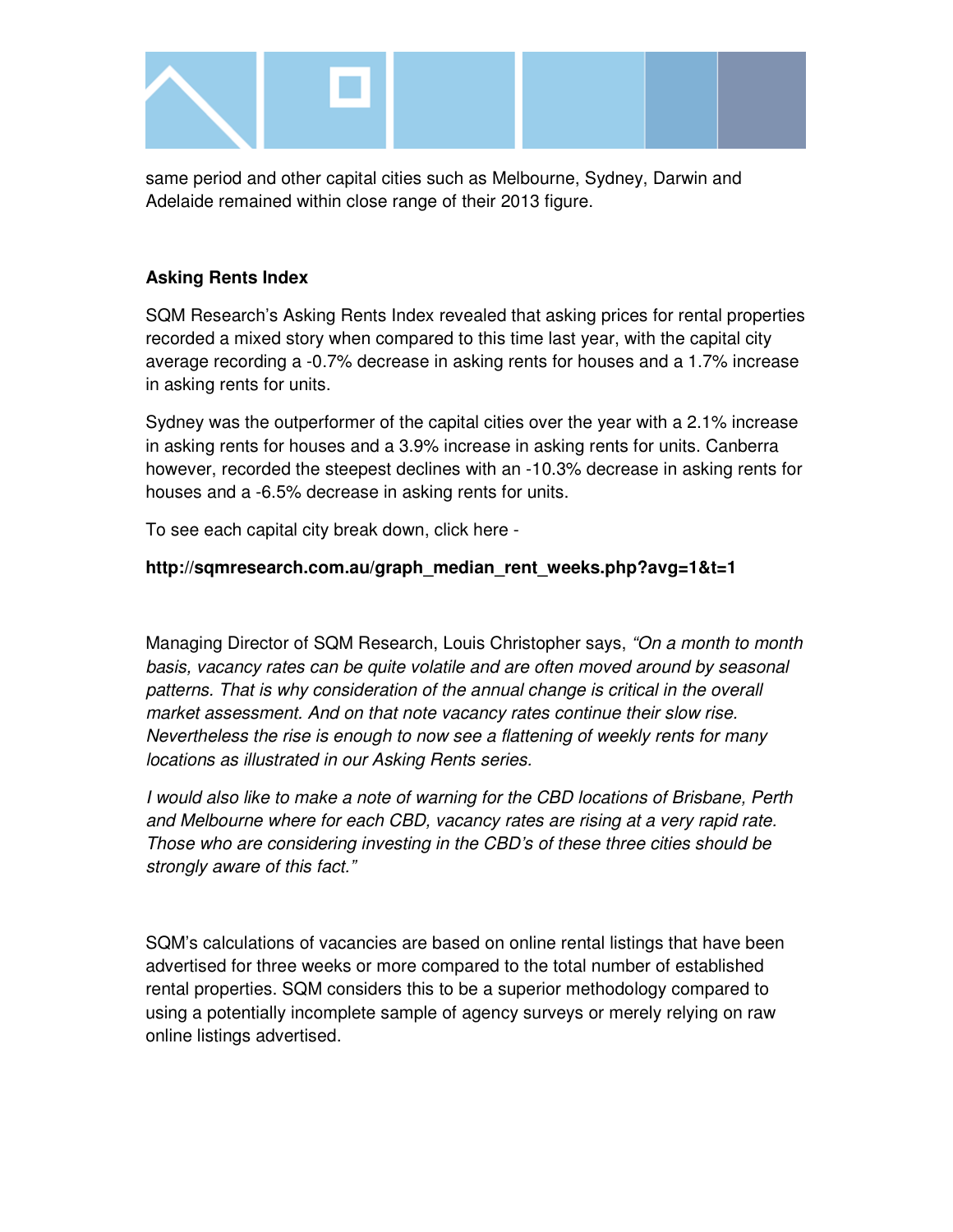

Please go to our methodology page below for more information on how SQM's vacancies are compiled-

http://www.sqmresearch.com.au/graph\_vacancy.php?region=nsw::Sydney&type=c&t=1#te rms

#### **Key Points**

- Nationally, vacancies decreased during January, recording a vacancy rate of 2.2% and coming to a total of 64,834 nationally.
- Melbourne has recorded the highest vacancy rate of the capital cities, revealing a vacancy rate of 2.9% and a total of 13,007.
- Darwin and Adelaide have recorded the tightest vacancy rate of the capital cities, both revealing a vacancy rate of 1.5% and a total of 391 and 2.451 vacancies respectively.
- Perth has recorded the highest yearly increase in vacancies, climbing 1.1 percentage points to 1.9% since the corresponding period of the previous year (January 2013) and coming to a total of 3,666 vacancies.
- Hobart was the capital city to record the largest yearly decrease in vacancies, falling by 0.4 percentage points to 1.6% since the corresponding period of the previous year (January 2013).
- No capital cities recorded monthly vacancy rate increases, however Hobart remained the same during January 2014 at a vacancy rate of 1.6%.
- Melbourne recorded the largest monthly decline in vacancy rates, falling by 0.5 percentage points during January 2014 and coming to a vacancy rate of 2.9%
- Note the CBD location of Perth, Brisbane and Melbourne are each recording elevated vacancy rates of 5.8%, 5.0% and 4.8% respectively.

www.sqmresearch.com.au

#### **About SQM Research**

SQM Research is an independent property research house which specialises in providing accurate property related research and data to financial institutions, property professional, real estate investors and the media.